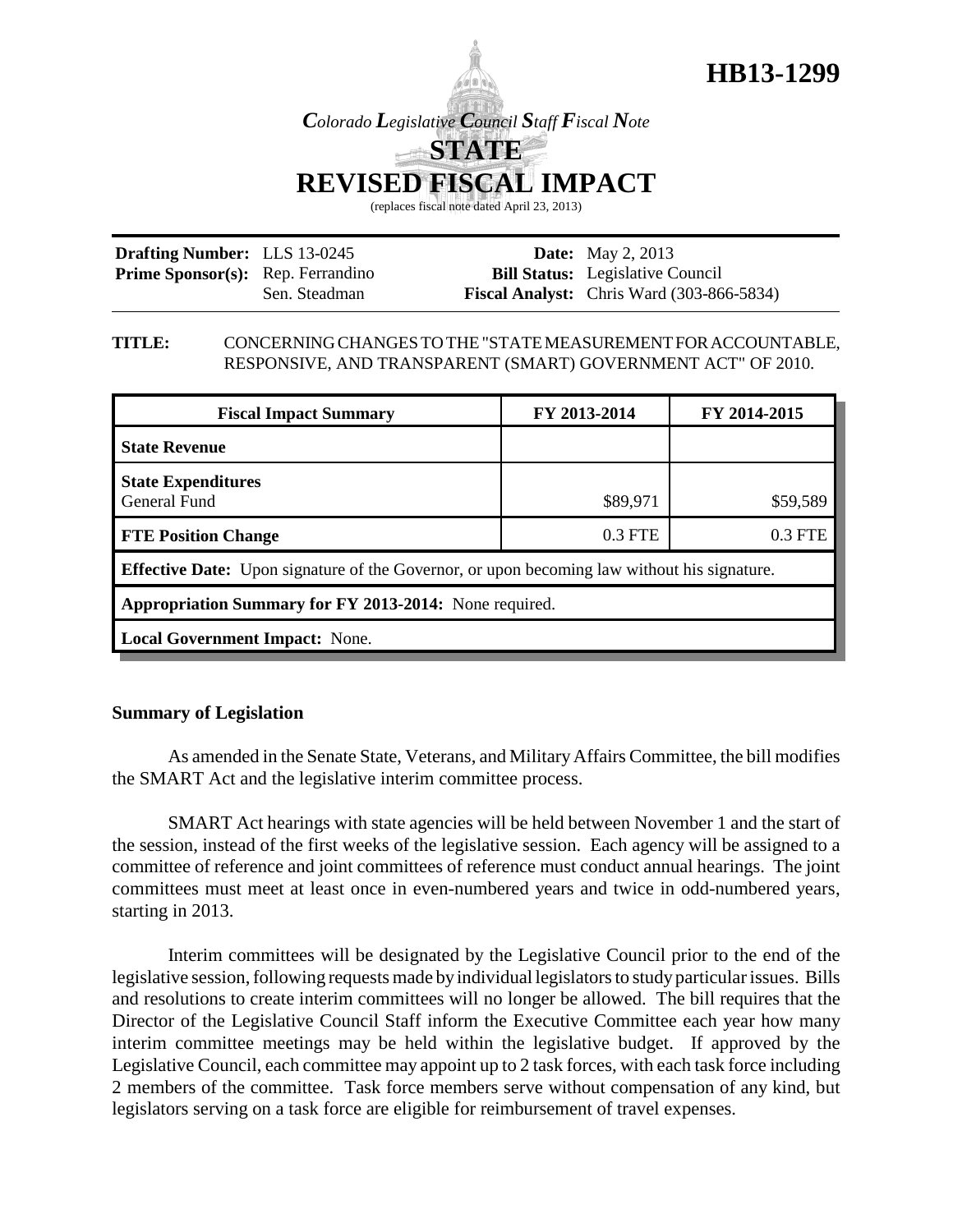May 2, 2013

Finally, the bill changes the strategic planning requirements to require that departments prepare performance plans and performance evaluations that the JBC may use to prioritize requests for new funding that enhance productivity, improve efficiency, reduce costs, and eliminate waste. Amendments adopted in the House of Representatives clarify how the requirements apply to the Department of Higher Education and state institutions of higher education.

# **Background**

The SMART Act was first established under HB 10-1119. It set forth new performance-based budgeting requirements for state agencies and implemented a new role in state budgeting for legislative committees of reference.

Under current law, the 18-member Legislative Council is responsible for prioritizing interim studies. The Legislative Department is currently budgeted to support several committees established in statute, including 4 additional committees in 2013, of which 3 were prioritized on April 26, 2013.

## **State Expenditures**

The bill modifies the SMART Act and the legislative interim committee process, increasing state expenditures in the Legislative Branch as shown in Table 1. SMART Act functions that remain unchanged are not discussed here.

| Table 1. Expenditures Under HB 13-1299                              |                  |            |  |  |
|---------------------------------------------------------------------|------------------|------------|--|--|
| <b>Cost Components</b>                                              | FY 2013-14       | FY 2014-15 |  |  |
| <b>Personal Services</b><br>(Staff Support for SMART Act Hearings)  | \$15,127         | \$15,127   |  |  |
| <b>FTE</b>                                                          | 0.3              | 0.3        |  |  |
| Per Diem and Expense Reimbursement for<br><b>SMART</b> Act Hearings | 74,844           | 37,422     |  |  |
| Expense Reimbursement for Interim<br><b>Committee Task Forces</b>   | $\left( \right)$ | 7,040      |  |  |
| <b>TOTAL</b>                                                        | \$89,971         | \$59,589   |  |  |

*Legislature.* The bill requires that Joint Committees of Reference meet each year, changes the process for establishing interim committees, and allows for up to 2 task forces associated with each interim committee. The costs shown in Table 1 are based on the following assumptions:

- 9 Joint Committees of Reference will meet each year to hold SMART Act hearings, once each in even-numbered years and twice each in odd-numbered years;
- the bill will not affect the total number of interim committee meetings or the overall level of staff assistance required for interim committees;